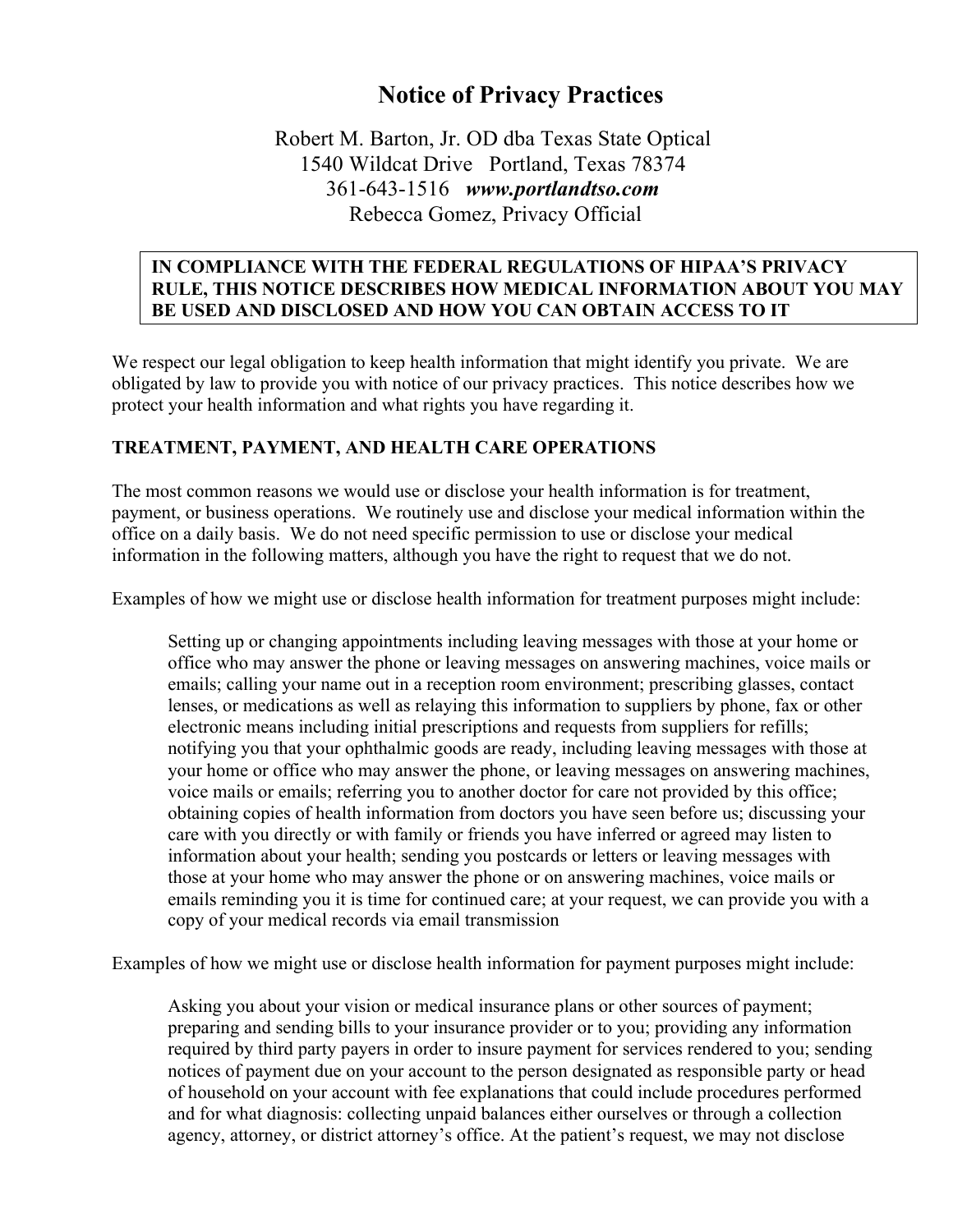health care information for services that you have paid for out of pocket. This only applies to those encounters related to the care you want restricted.

Examples of how we might use or disclose health information for business operations might include:

Financial or billing audits; internal quality assurance programs; participation in managed care plans; defense of legal matters; business planning; certain research functions; informing you of products or services offered by our office; compliance with local, state, or federal government agencies request for information; oversight activities such as licensing of our doctors; Medicare or Medicaid audits; providing information regarding your vision status to the Department of Public Safety, a school nurse, or agency qualifying for disability status.

# **USES AND DISCLOSURES FOR OTHER REASONS NOT NEEDING PERMISSION**

In some other limited situations, the law allows us to use or disclose your medical information without your specific permission. Most of these situations will never apply to you but they could.

- When a state or federal law mandates that certain health information be reported for a specific purpose
- § For public health reasons, such as reporting of a contagious disease, investigations or surveillance, and notices to and from the federal Food and Drug Administration regarding drugs or medical devices
- Disclosures to government or law authorities about victims of suspected abuse, neglect, domestic violence, or when someone is or suspected to be a victim of a crime
- Disclosures for judicial and administrative proceedings, such as in response to subpoenas or orders of courts or administrative hearings
- Disclosures to a medical examiner to identify a deceased person or determine cause of death or to funeral directors to aid in burial
- Disclosures to organizations that handle organ or tissue donations
- Uses or disclosures for health related research
- § Uses or disclosures to prevent a serious threat to health or safety of an individual or individuals
- Uses or disclosures to aid military purposes or lawful national intelligence activities
- Disclosures of de-identified information
- Disclosures related to a workman's compensation claim
- Disclosures of a "limited data set" for research, public health, or health care operations
- § Incidental disclosures that are an unavoidable by-product of permitted uses and disclosures
- Disclosure of information needed in completing form from a school related vision screening, information to the Department of Public Safety, information related to certification for occupational or recreational licenses such as pilots license.
- Disclosures to business associates who perform health care operations for Robert M. Barton, Jr. OD dba Texas State Optical and who commit to respect the privacy of your information. We also require any business associate to require any sub-contractor to comply with our privacy policies.
- Unless you object, disclosure of relevant information to family members or friends who are helping you with your care or by their allowed presence cause us to assume you approve their exposure to relevant information about your health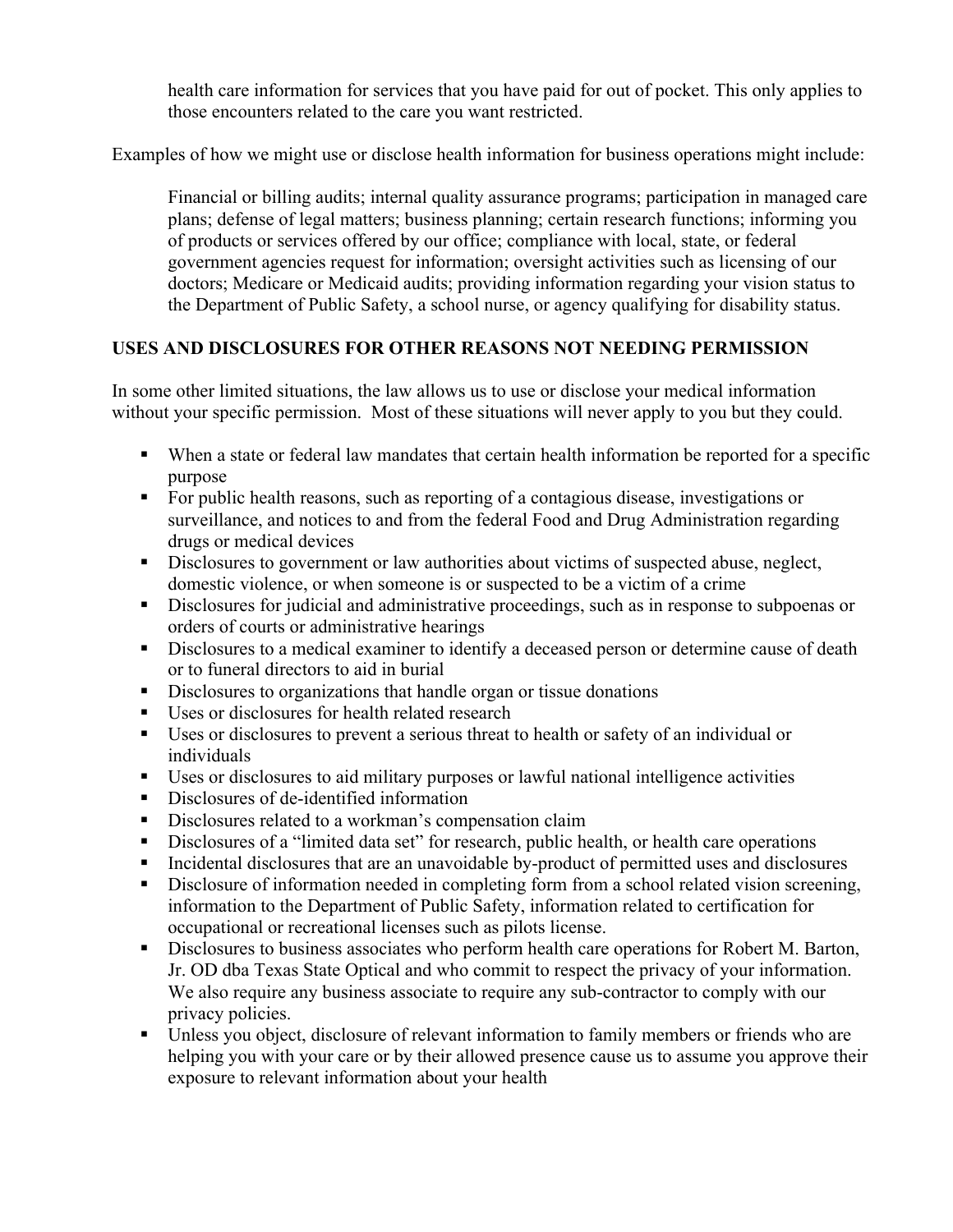# **USES OR DISCLOSURES TO PATIENT REPRESENTATIVES**

It is the policy of Robert M. Barton, Jr. OD dba Texas State Optical for our staff to take phone calls from individuals on a patients behalf requesting information about making or changing an appointment; the status of eyeglasses, contact lenses, or other optical goods ordered by or for the patient. Robert M. Barton, Jr. OD dba Texas State Optical staff will also assist individuals on a patient's behalf in the delivery of eyeglasses, contact lenses, or other optical goods. During a telephone or in person contact, every effort will be made to limit the encounter to only the specifics needed to complete the transaction required. No information about the patient's vision or health status may be disclosed without proper patient consent. Robert M. Barton, Jr. OD dba Texas State Optical staff and doctors will also infer that if you allow another person in an examination room, treatment room, dispensary, or any business area within the office with you while testing is performed or discussions held about your vision or health care or your account that you consent to the presence of that individual.

## **OTHER USES AND DISCLOSURES**

We will not make any other uses or disclosures of your health information unless you sign a written *Authorization for Release of Identifying Health Information*. The content of this authorization is determined by federal law. The request for signing an authorization may be initiated by Robert M. Barton, Jr. OD dba Texas State Optical or by you as the patient. We will comply with your request if it is applicable to the federal policies regarding authorizations. If we ask you to sign an authorization, you may decline to do so. If you do not sign the authorization, we may not use or disclose the information we intended to use. If you do elect to sign the authorization, you may revoke it at any time. Revocation requests must be made in writing to the Privacy Officer named at the beginning of this Notice.

## **YOUR RIGHTS REGARDING YOUR HEALTH INFORMATION**

The law gives you many rights regarding your personal health information.

You may ask us to restrict our uses and disclosures for purposes of treatment (except in emergency care), payment, or business operations. This request must be made in writing to Privacy Officer named at the beginning of this Notice. We do not have to agree to your request, but if we agree, must honor the restrictions you ask for.

You may ask us to communicate with you in a confidential manner. Examples might be only contacting you by telephone at your home or using some special email address. We will accommodate these requests if they are reasonable and if you agree to pay any additional cost, if any, incurred in accommodating your request. Requests for special communication requests must be made to the Privacy Officer named at the beginning of this Notice.

You may ask to review or get copies of your health information. There are a very few limited situations in which we may refuse your access to your health information. For the most part we are happy to provide you with the opportunity to either review or obtain a copy of your medical information. All requests for review or copy of medical information must be made in writing to the Privacy Officer named at the beginning of this Notice. While we usually respond to these requests in just a day or so, by law we have fifteen (15) days to respond to your request. We may request an additional thirty (30) day extension in certain situations.